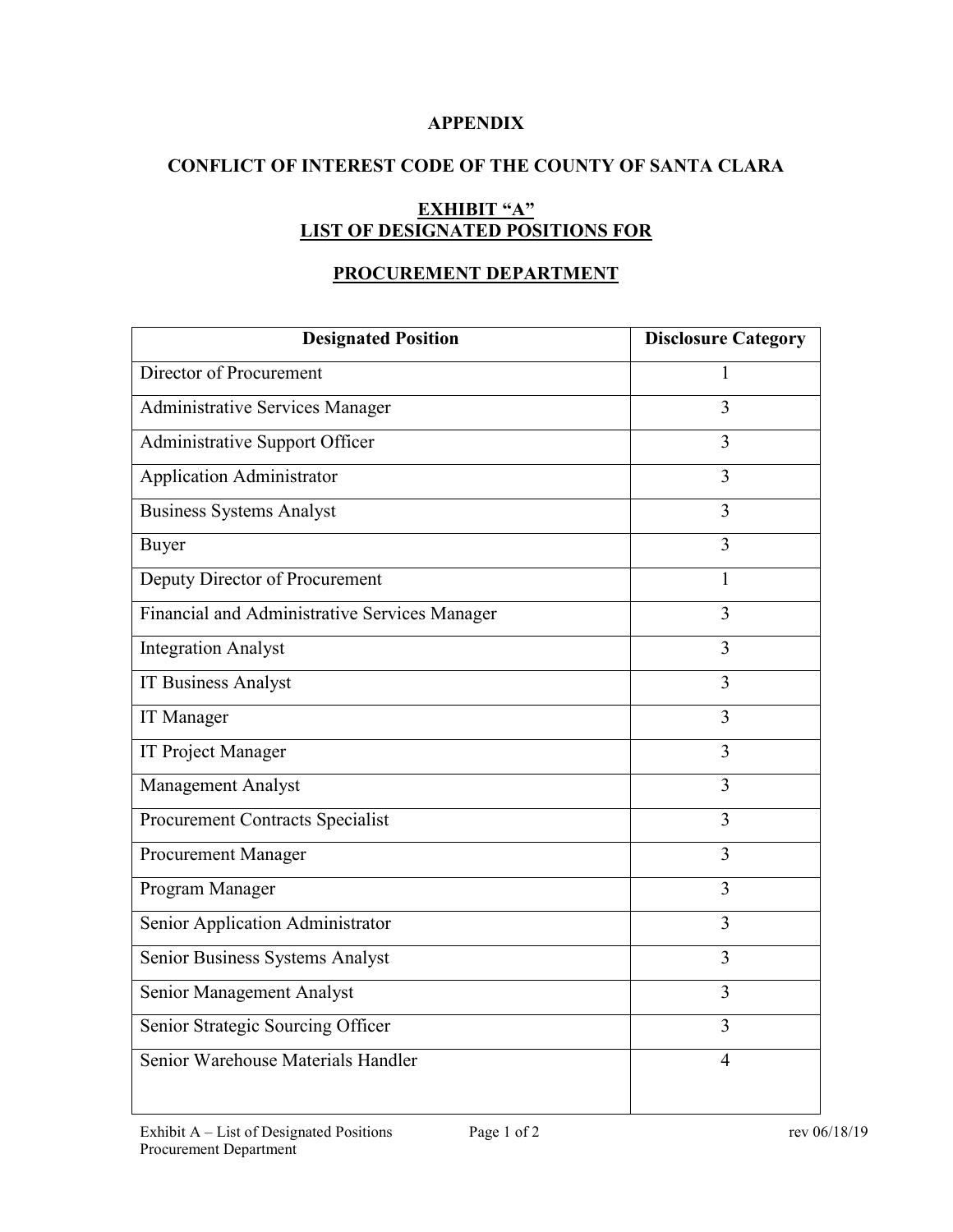| <b>Designated Position</b>        | <b>Disclosure Category</b> |
|-----------------------------------|----------------------------|
| <b>Strategic Sourcing Manager</b> |                            |
| <b>Strategic Sourcing Officer</b> |                            |
| Systems Administrator             |                            |
| Consultant                        |                            |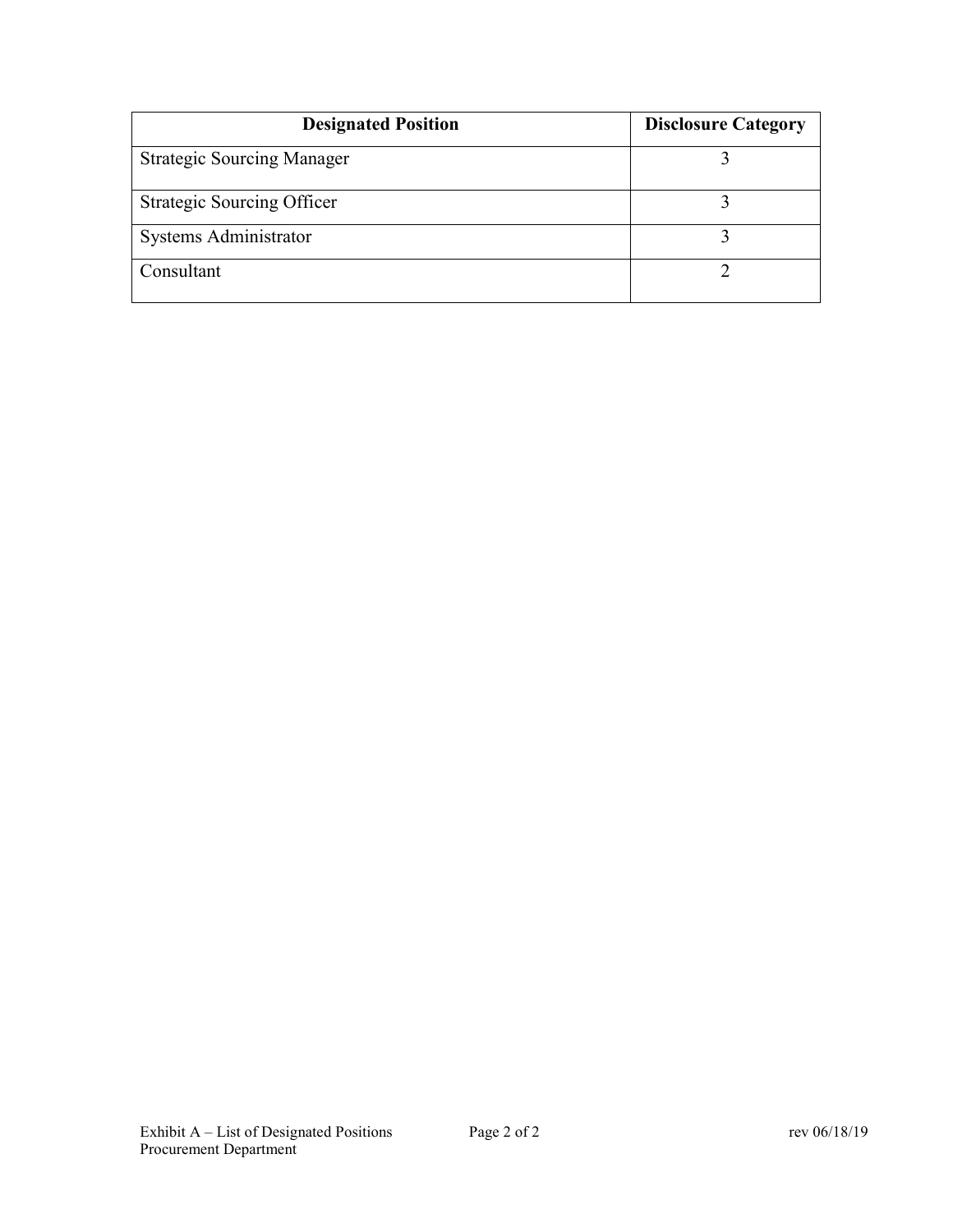#### **APPENDIX**

## **CONFLICT OF INTEREST CODE OF THE COUNTY OF SANTA CLARA**

## **EXHIBIT "B" DISCLOSURE CATEGORIES FOR**

## **PROCUREMENT DEPARTMENT**

Pursuant to the County of Santa Clara's Conflict of Interest Code, Disclosure Categories 1 and 2 shall read as follows for all Code Agencies.

**Disclosure Category 1:** Persons in this category shall disclose:

(1) all investments in, business positions in, and income (including gifts, loans and travel payments) from:

(a) all sources that provide, plan to provide, or have provided in the last two years, facilities, goods, software, hardware, or related technology, equipment, vehicles, machinery or services, including training or consulting services, to the County;

(b) all sources that are subject to the regulatory, monitoring, investigatory, enforcement, valuation, certification, permit or licensing authority of, or have an application for a license, permit or certificate pending before, the County;

(c) all sources that receive, are planning to apply to receive, or have received in the last two years, grants or other monies from or through the County; and sources that receive referrals to provide assessments and/or treatments that are required or recommended by the County; and

(2) all interests in real property in the County of Santa Clara located entirely or partly within the County, or within two miles of County boundaries, or of any land owned or used by the County.

**Disclosure Category 2**: Each Consultant shall disclose: (1) all investments in, business positions in, and income (including gifts, loans and travel payments) from: (a) all sources that provide, plan to provide, or have provided in the last two years, facilities, goods, software, hardware, or related technology, equipment, vehicles, machinery or services, including training or consulting services, to the County; (b) all sources that are subject to the regulatory, monitoring, investigatory, enforcement, valuation, certification, permit or licensing authority of, or have an application for a license, permit or certificate pending before, the County; (c) all sources that receive, are planning to apply to receive, or have received in the last two years, grants or other monies from or through the County; and